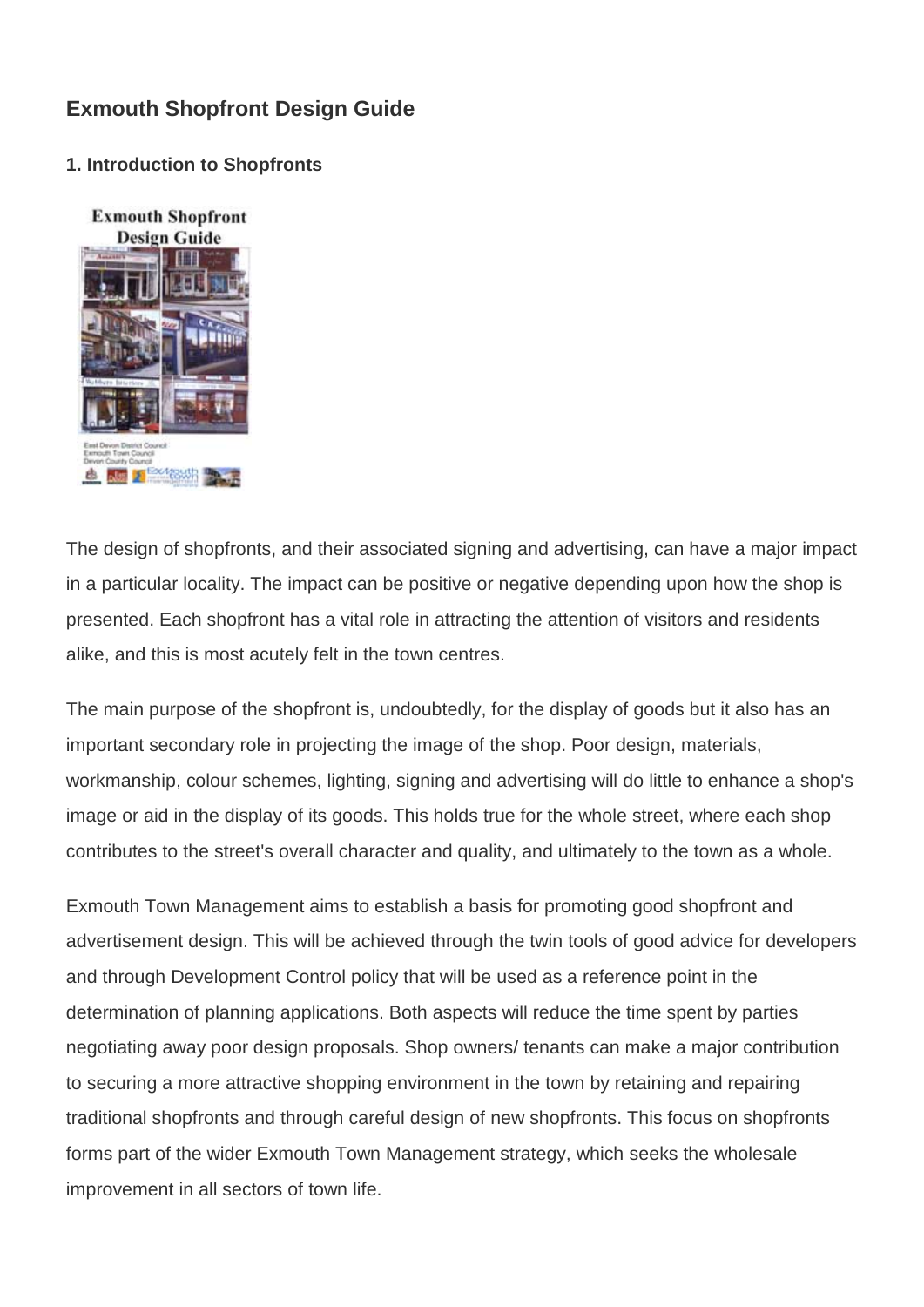

The town centre has retained much of its historic architectural character derived from Victorian and Edwardian buildings. Together, these periods have provided us with a rich array of building styles, which we enjoy and seek to retain. The Local Planning Authority does not wish to stifle retail innovation and vitality. However, without care shopfronts, signs and advertising can substantially alter the character of any street if they do not respect the individual buildings and it's setting in the context of the whole street. Where the shop is in a Listed Building or in a Conservation Area alterations to the shopfront will be expected to be in keeping with the character and appearance of the building and for the area.

## **2. The Towns Aims**

To preserve and enhance traditional shop fronts and other shopfronts of quality, improve on poor designs through restoration or alteration, and secure high standards, based on traditional principles, in new shopfronts.

Quality modem designs will also be appropriate in some situations, even if they are not traditional in origin.

## **3. Planning & Shopfronts**

Alterations to shopfronts will normally require an application for planning permission. Planning permission is required for any material change in the external appearance of a shop; e.g. altering the glazing, changing materials, installing blinds and shutters or enlarging the fascia.

Many signs require express advertisement consent from the Council but some do not. The Advertisement Regulations are complex and the Local Planning Authority's advice should be sought. In addition, any alteration affecting the historic or architectural character of a listed building requires listed building consent. This can also include installing a security system, shutters, blinds and advertisements. Alteration to a shop's interior in a listed building will require listed building consent as well as to its exterior, where this would affect the character of the building.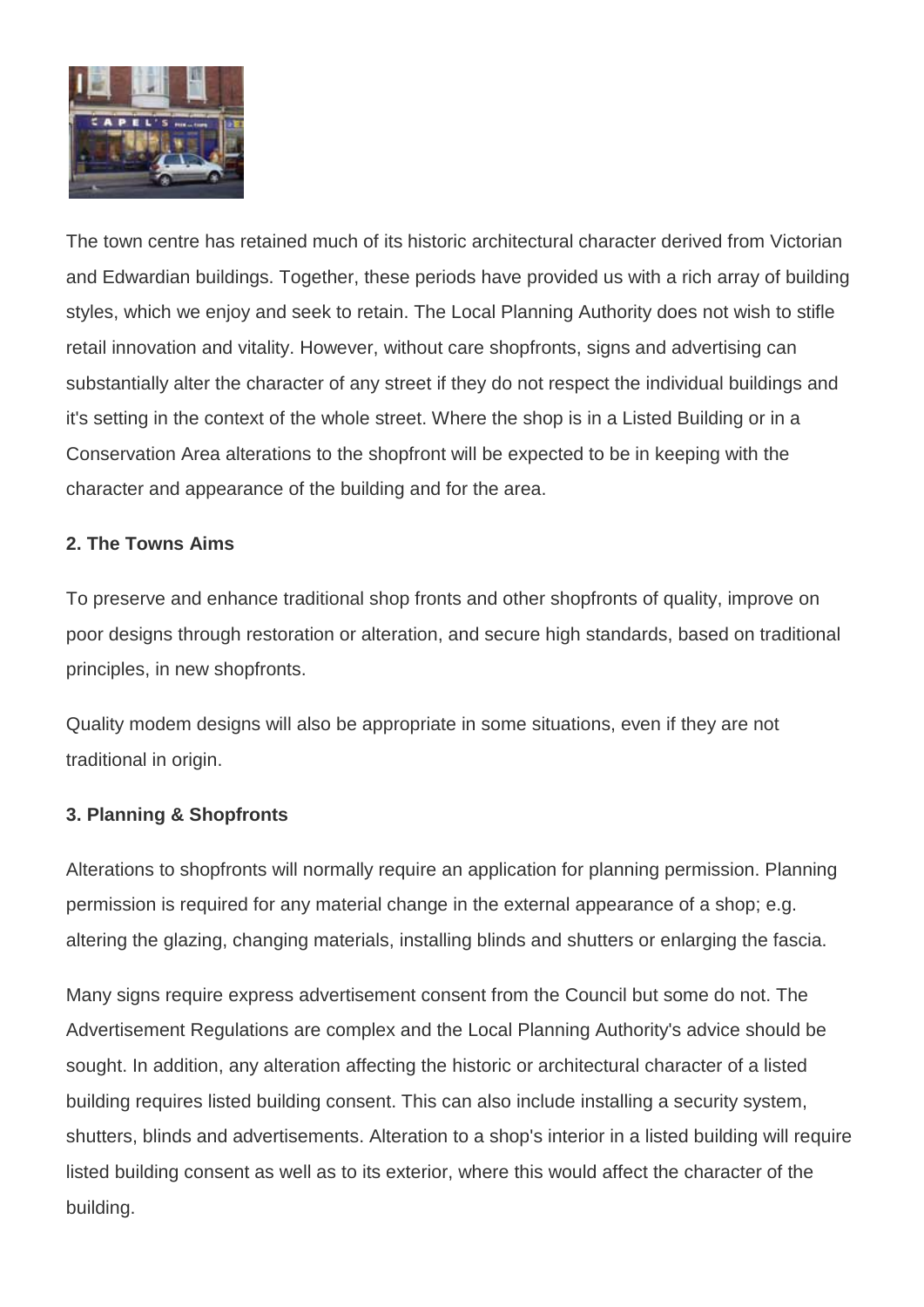Potential applicants are therefore encouraged to consult with the Local Planning Authority prior to submission, especially in the case of listed buildings so that time can be saved during the processing of the application.

# **Local Plan Policies - East Devon Local Plan, First Deposit 1995-2011**

The Local Plan sets out policies, which are used to guide planning decisions, as well as proposals for development and land use \_n the District until 2011. The following policies are specifically used when making decisions for application to alter shopfronts.

# **Shopfronts**

Shop fronts are an important element in the street scene and should be of a high standard of design and respect the architecture of the original building and of the surrounding area. Whilst the District Council recognises the value of the non-retail uses, they can result in dead frontages, which detract from the vitality of shopping streets. Where shop windows exist in ground floor retail and non-retail premises in shopping centres, the maintenance of a shop window display will be required by condition. For Shop front policy , E7 see next board. In Conservation Areas, Policy EN16 will also apply.



POLICY EN16 (Preservation and Enhancement of Conservation Areas)

Proposals for development (including alterations, extensions and changes of use) located within a Conservation Area as shown on the proposals maps, or outside the area, but would affect its setting or views in or out of the area, will only be permitted where it would preserve or enhance the area's character and appearance.

## **4. Conservation Areas**

There are three conservation areas in Exmouth:

- The Beacon / Louisa Terrace
- **Bicton Street**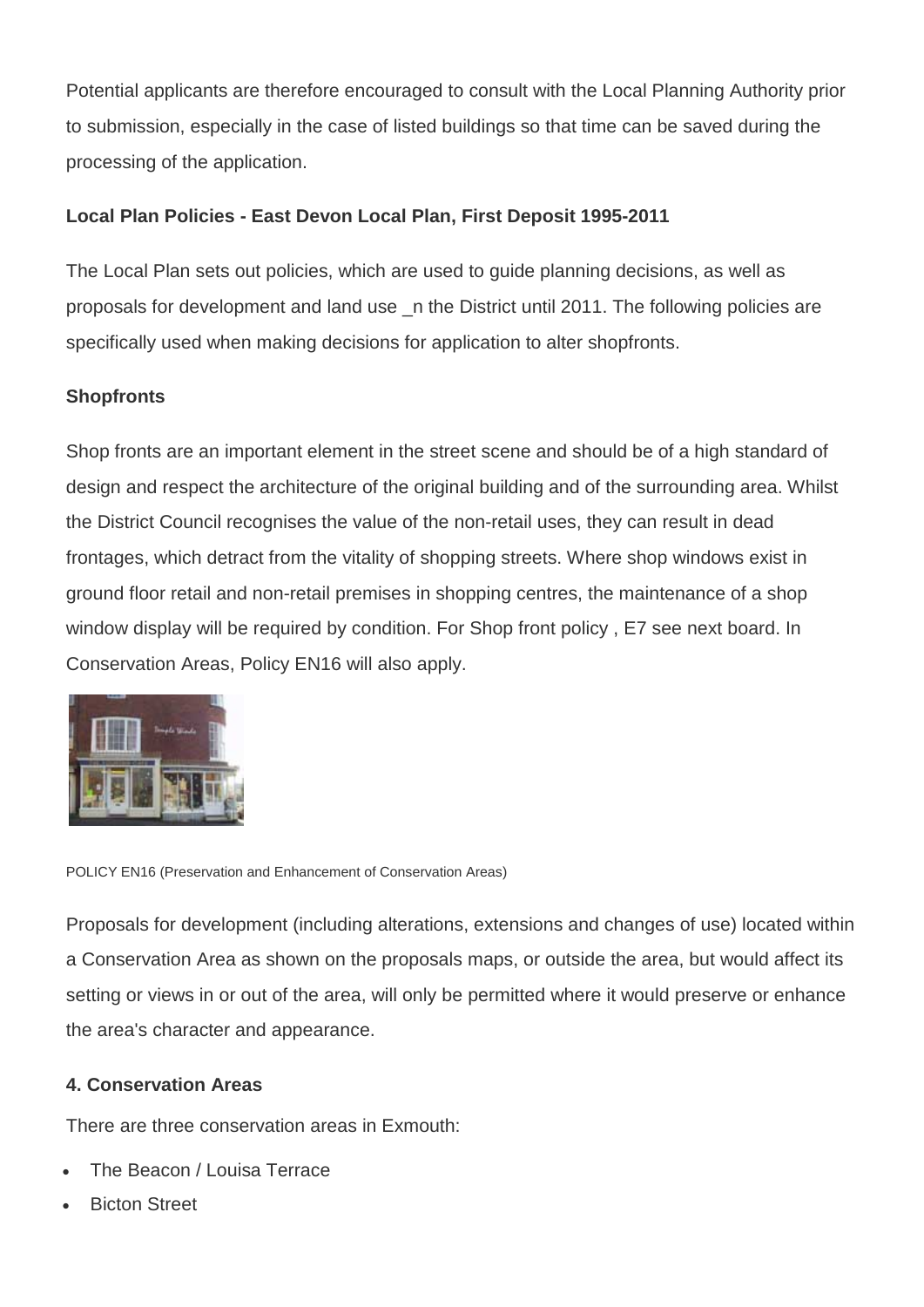• Albion Street / Windsor Square

Most shopfronts can be found within the Albion Street/ Windsor Square conservation area.

### **5. History of the Town Centre**

High Street

The present facade of High Street dates back to 1875, when major rebuilding of the street took place. It was previously named Chapel Street, when it formed part of a continuous route from Chapel Hill to Exeter Road. Rolle Street then bisected this route in 1866, resulting in the creation of High Street.



Much of the character remains from the original shopfronts and other sympathetic features found in the streetscape, and of which need to be preserved. There is a pair of curved glass windows fronting the solicitors' offices, (No. 16-17 High Street) which are some of the last remaining windows of this style in Exmouth. Other shopfronts of interest include Webbers Interiors (No.9a High Street) and Adrian's the hairstylist (No. 9 High Street). Both of these shops have sections of stained glass windows adding to the character of the area and their fascia signs complement each other thereby enhancing the general appearance of the street scene.

Particular attention should be given to the Indian restaurant (No.8 High Street) with its frontage. The way in which the window has been divided with the top sections being curved has led to the shopfront harmonising with the rest of the building and with the surrounding shops, whilst maintaining its individuality.

There is sufficient character remaining to warrant a sensitive approach to conservation in this street.

### The Strand

Originally the Strand was a sandy shore, which the tide once washed. In 1790 a new square was created attracting prosperous merchants and gentry forming the town's commercial centre.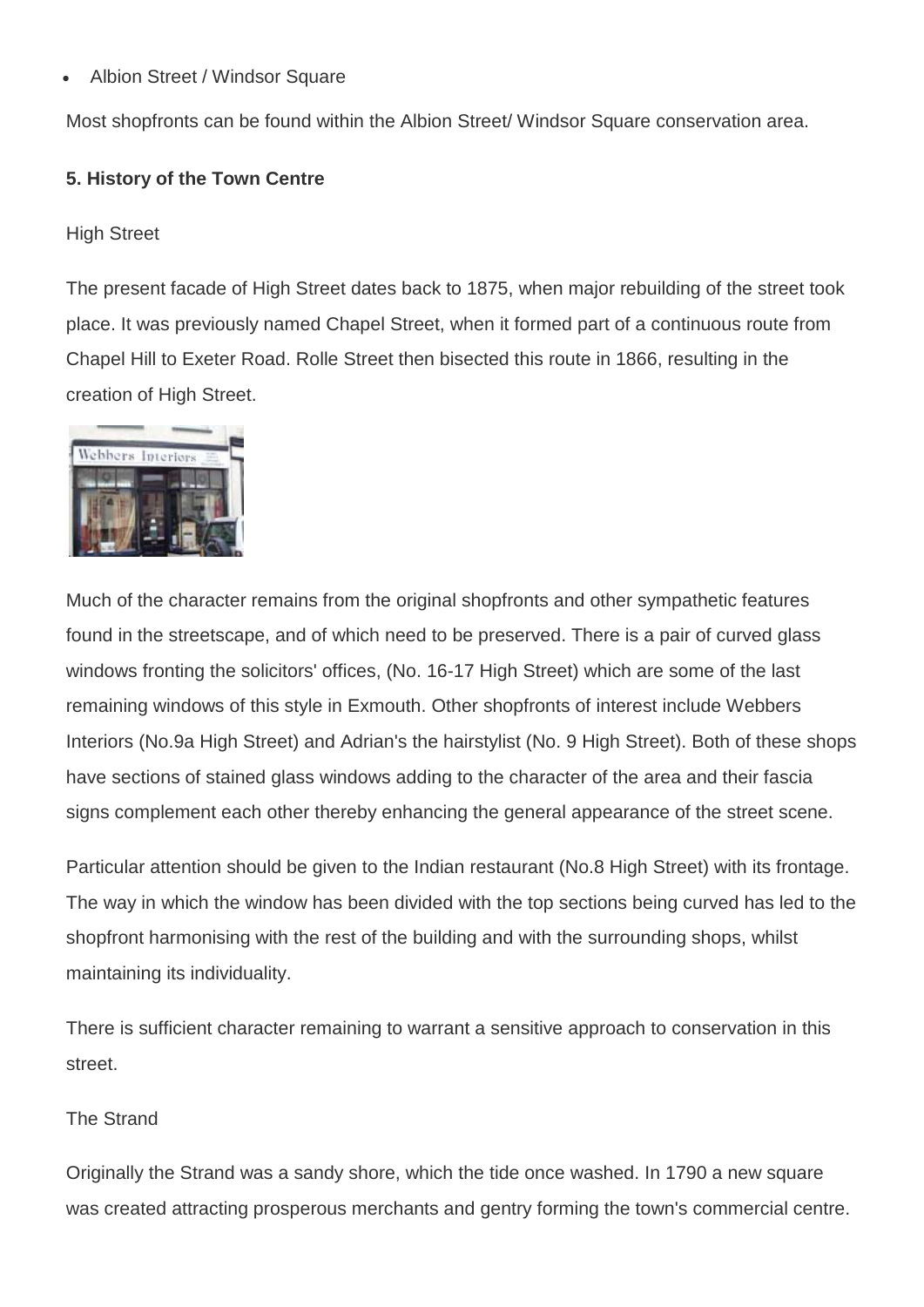The gardens or enclosure as they were originally known, were laid out in 1871, within an area consisting of the town's former cattle market and the gardens of the now demolished Globe hotel.



Many character buildings remain around the Strand, most notably "Thomas Tuckers" which dates back to 1801. F. Arthur Jones, (located next to Thomas Tuckers) and Molloy's public house also adds to the character of the area. In particular, the Chinese restaurant "The Bamboo", has a symbolic style which greatly enhances the area whilst maintaining individuality. There are a number of shops within the vicinity of the Chinese restaurant that could benefit greatly from improved signage better related to the character of the surrounding area. The row of shops on this side of the Strand ends with Garners' Hardware Store, a shop which retains its original character. Opposite Thomas Tuckers there are three buildings of significant design interest, Remedies, Johnstons.

### **6. Principles of Good Design**



Traditional shopfront design (18th & 19th C.) was based around successful principles that still hold good today. A satisfactory relationship between the shopfront and the building as a whole was struck using various elements to enclose the shop window and entrance like a picture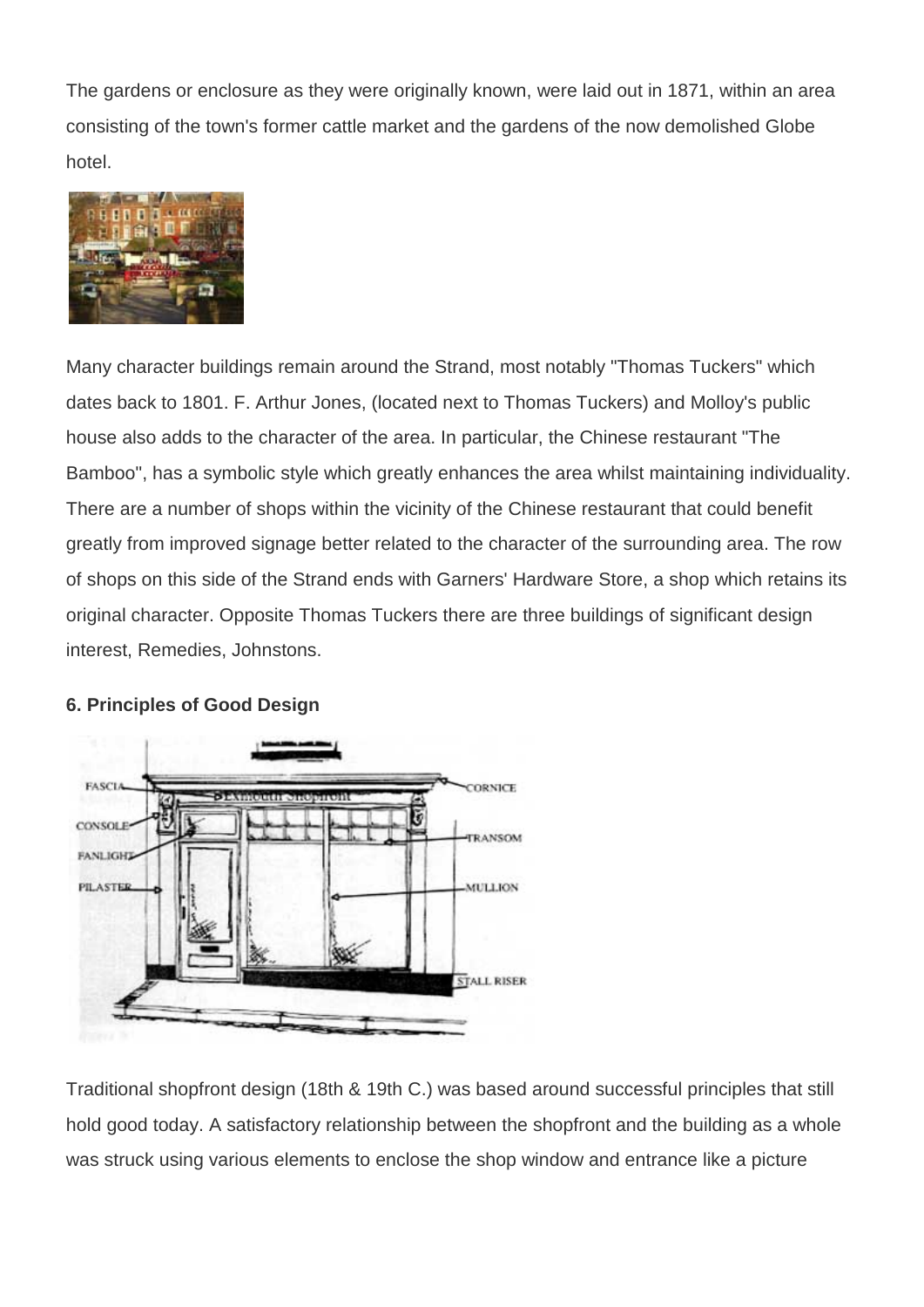frame around a painting. With timber as a standard material, features such as pilasters, fascias, cornices, and stall risers were common to the traditional shopfront.

These features were considered to contribute to a well proportioned shopfront which was sympathetic with the overall building itself. The traditional shopfront elements are indicated in the diagram opposite.

### Canopies and Blinds

Canopies and blinds can be a lively element in the street if they are designed correctly. Many traditional shopfronts have retracting roller blinds, which provide shade for the shop window and shelter for shoppers.

In the past, roller blinds have not been used for advertisement purposes; however dutch blinds, fan blinds and balloon canopies are now installed with the added purpose of increasing advertising space. In many cases

blinds obscure the fascia and introduce a dominant element which is out of keeping with the traditional character of the towns' streets. The use of these non traditional blinds, and of plastics, wet look or stretchy fabrics will be resisted. Therefore where blinds and canopies are needed a more traditional roller design is preferred.

# Stall Risers



These provide a building with a visual anchor to the ground as well as giving protection to the shopfront. Traditional examples were mostly of panelled timber, tile, brick, stone or render. More recently brick, marble or granite have been used with varying degrees of success; plastic laminates should always be avoided. The materials chosen must relate to both the building and shop front. The height of each stall riser will vary according to the overall proportions of the building, together with other examples from the street.

## Consoles and Brackets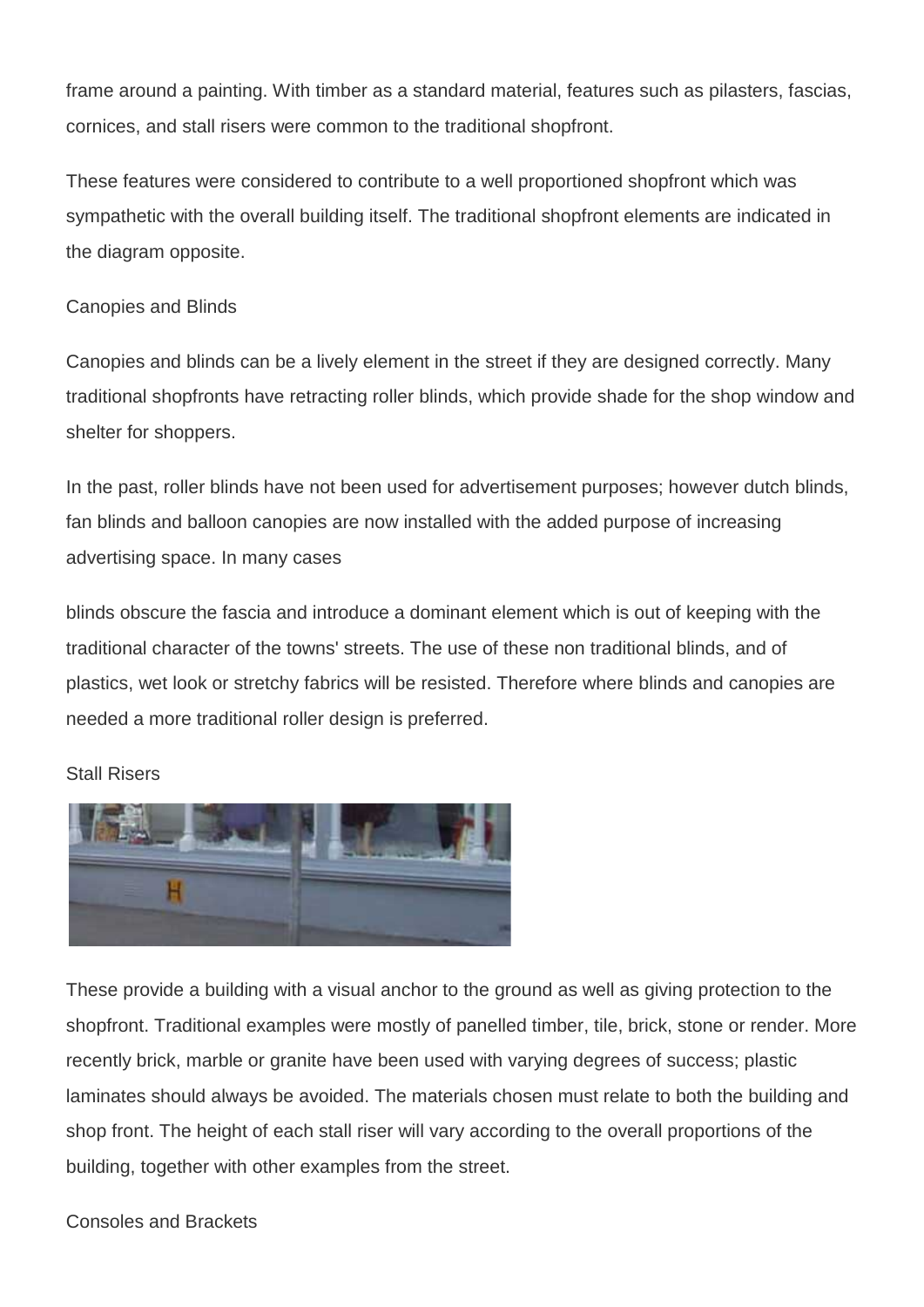

These provide a strong visual stop to both the horizontal and vertical elements of the shopfront. Late Victorian shopfronts used consoles to contain the fascia at either end, often with elaborate designs. Where found these features give a good indication of shopfront history and as such should always be preserved.

#### **Cornices**

These provide a visual stop to the top of the shopfront. Traditional examples were moulded to shield the fascia from the weather. In new buildings this feature may not appear in a traditional form but some account may need to be taken of its role. Cornices can also be adapted or designed to house fascia lighting systems successfully.

### Colour Schemes and Materials

The sensitive use of colour offers enormous scope for improving the street scene but the choice of colour scheme must take account of the building and it's setting. Rich dark colours are often the most suitable as they do not distract from the window display. Many national chain stores have corporate colour schemes, which can sometimes be inappropriate within the wider street scene. Within the historic street scenes of the town, these stores should consider modifying their corporate designs so that they complement and enhance the surrounding buildings and shopfronts. There is a general presumption in favour of schemes that are constructed of matt finished, non-reflective materials, which reflect the majority of the town's buildings.

Timber is used in traditional shopfronts because it is easily machined and can be worked to any profile. Properly maintained timber can also have a long life and will not date as quickly as more modern materials. Stained hardwoods are rarely appropriate as most traditional shopfronts are painted timber. There are also good environmental grounds to discourage the use of non sustainable hardwoods. Glazing materials should not be mirror, glass or glass with highly reflective coatings as these are features, which visually damage traditional townscapes.

Doors, Doorways and Ironmongery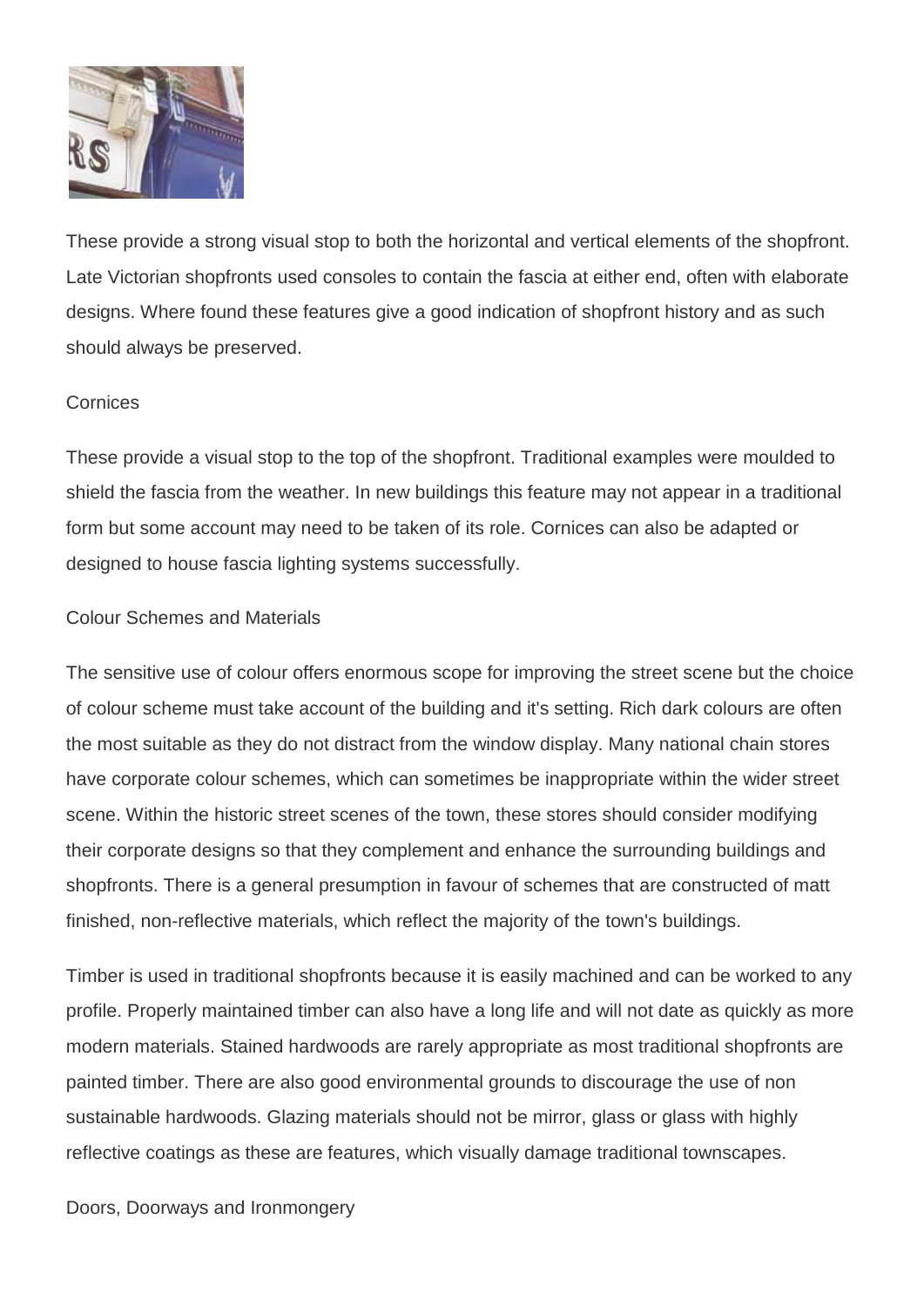

Traditional timber doors were usually set back from the shopfront and designed to complement the shopfront, therefore recessed doors will be encouraged as they have practical and visual advantages.

Door furniture such as handles and letter plates, etc. are important details in the pursuit of good design. Their retention or introduction will be encouraged.

### **Pilasters**

These frame the side of a shopfront; they emphasise the subdivision of the street frontage into separate buildings or units of traditional plot width. Visually they provide the means of supporting the beam behind the fascia. Original pilasters should always be retained, repaired if necessary but never covered, as covering destroys the character of the original design. Again encouragement will be given to reinstate, uncover or repair pilasters when the next change in shopfront design is proposed.

### Fascia



The design of a fascia should be appropriate to the character and period of the building in which the shopfront is located, as it is the link between the ground and upper floors.

The Georgian and early Victorian shopfronts had upright fascia contained by consoles which had either plain or decorated ends. Later styles were contained within console boxes and were often inclined outwards, towards the pedestrian, so that they could be read more easily. The depth of these fascias often did not exceed 380mm.

Excessively deep fascias can damage the important balance of proportions that generate the successful relationship between shopfront, the building as a whole and its neighbours in the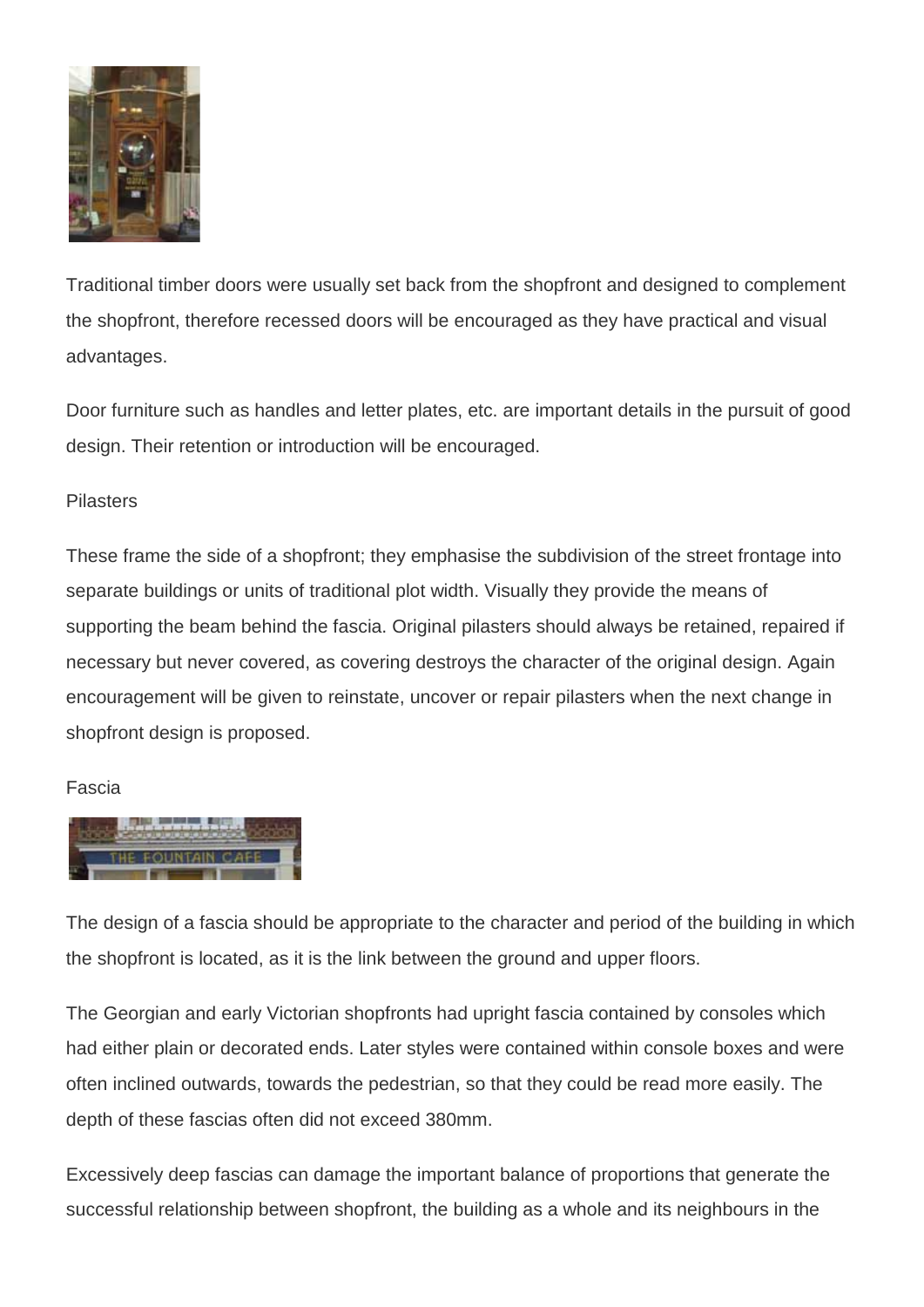street. Small shops or those with a lower storey height, should consider a shallower depth of fascia, while tall shops should consider subdividing the zone between the door head and the underside of the fascia rather than increasing the fascia depth.

The introduction or retention of box fascias and of unsuitable materials such as plastics will be discouraged.

Mullions and Transoms



Mullions, normally made of timber, are vertical elements that subdivide panes of glass. Transoms, also made of timber, are horizontal elements that subdivide panes of glass and are typically found at/or over door height or sometimes at fanlight level.

Mullions and Transoms together visually increase the apparent structural strength of the shopfront in supporting the building above. By breaking up large areas of plate and float glass they increase the complexity and interest of reflections whilst helping to preserve the rhythm of the street scene. Breaking up large areas of plate, and introducing extra timber to the shop window also helps to enhance security.

Mullions and transoms are a common feature of the traditional shopfront, and their continued use will be supported in preference to large areas of glass. Similarly, other traditional features such as cornices and consoles should ideally be retained, repaired or if necessary replaced to the original design.

Shops occupying two or more Buildings

There are a number of shops in the town that occupy the ground floor of two or more buildings. It is desirable, in design terms, that the fascia relates to each individual building in which it is set rather than running continuously across the full extent of two or more shop fronts. The cheerful irregularity of an old established shopping street is preferable to an over zealous uniformity.

Townscape Considerations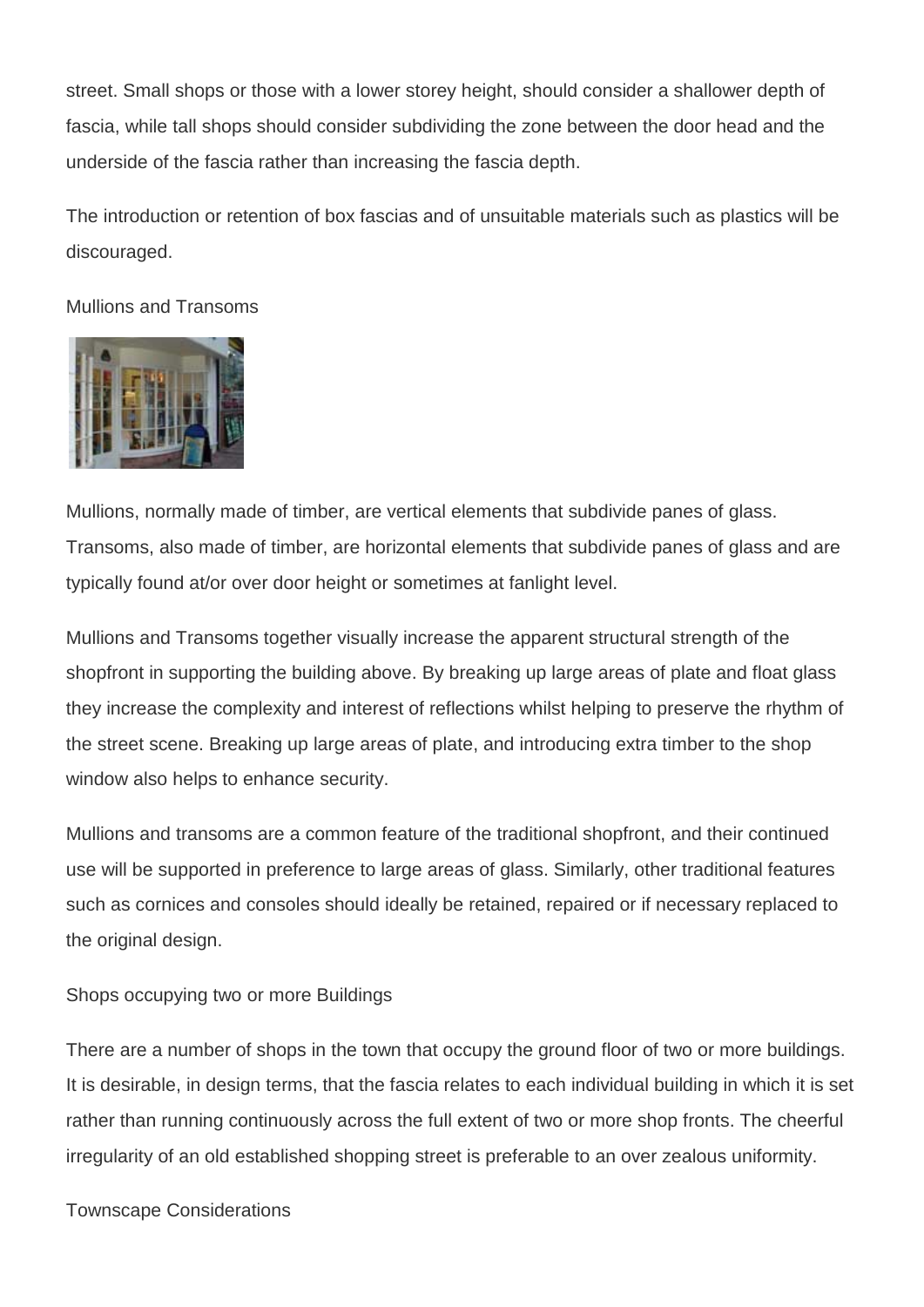

The photograph below, illustrates a typical street scene. Each building has its own shopfront, with clearly defined vertical proportions, it is important to ensure that shopfronts do not breach these divisions by moving into adjacent buildings. Where the shopfront fills the whole width of a building it is necessary to use the pilasters and mullions to vertically subdivide the panes of glass to preserve the underlying rhythm of the street.



Also as most traditional streets do contain a variety of buildings styles, a series of similar shopfront designs will often be inappropriate. The only exception is where there is a row of shops within terraced buildings as a whole.

### **7. Signs and Advertisements**

Signs and advertisements can make a significant contribution to the character of traditional shopping areas and/or conservation areas, poorly designed incongruous signs can detract from this character. It is preferable that all signs and advertisements are designed to complement the shopfront and building design. Certain signs and advertisements, including some illuminated signs do not require express advertisement consent from the Local Planning Authority.

Fascia Signs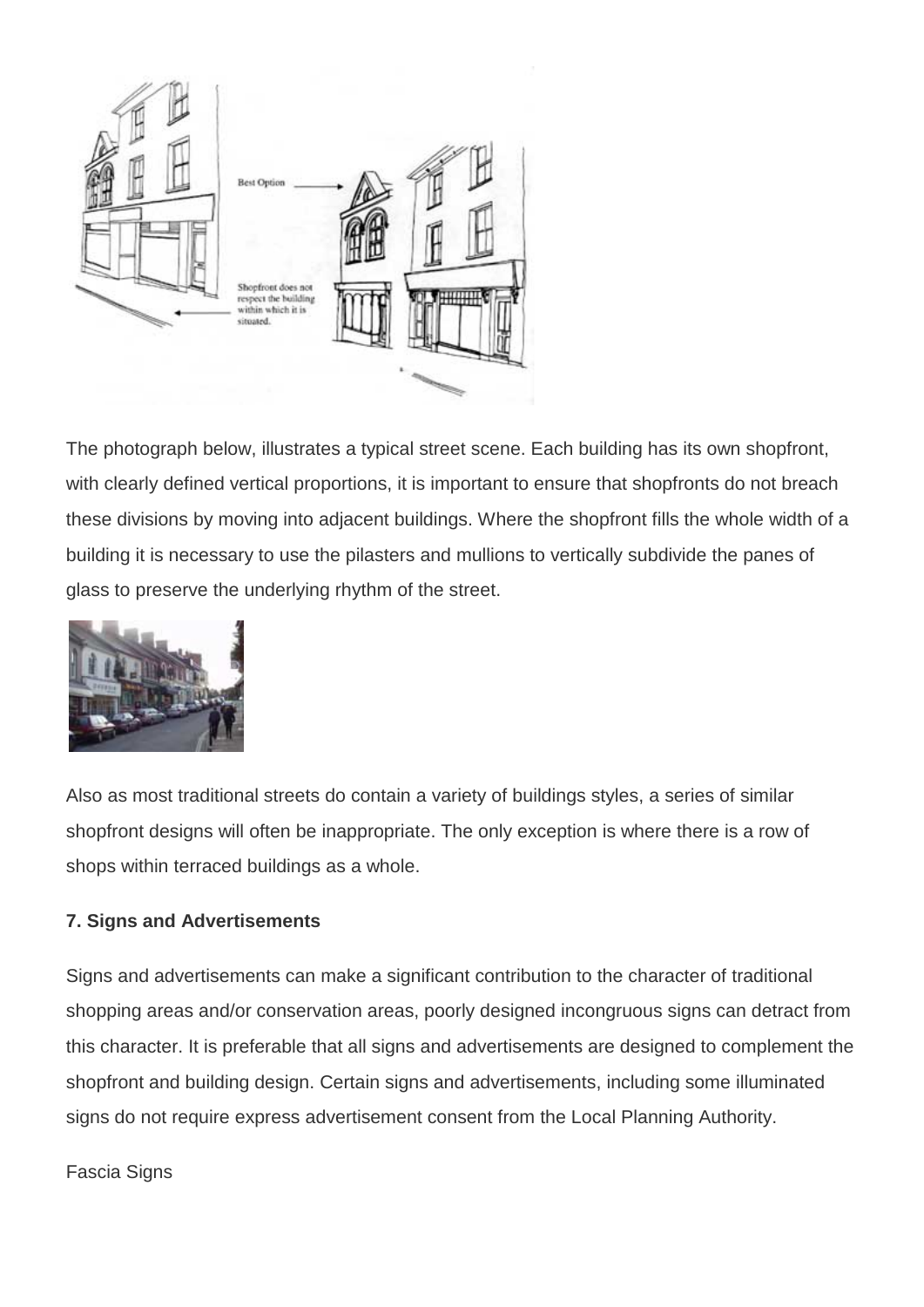

The character of the building must always be pre-eminent with all fascia signs. The fact that a building may be bland or of little architectural interest does not justify garish and over prominent advertising.

On traditional shopfronts, sign written lettering on a painted fascia was used to advertise the shop name. Gold leaf shading, together with the careful mixture of colour tones can improve the visibility of the sign at night, thus minimising the need for illumination.

The fixing of individual letters on the fascia can look pleasing to the eye if suitable materials are chosen, e.g., wood and brass. In contrast, plastic can look out of place within a traditional shopfront. This technique is also useful where there is no fascia and the letters need to be attached to the natural materials of the building. The size of the lettering looks best when it is in proportion with the fascia and does not dominate it, this type of letting will be looked upon favourably.

Window Displays and Internal Advertising



Traditionally, the shopfront has been used for the display of goods for sale. In some cases shopfronts are used for advertising with the display of stickers, posters or internal illuminated signs. This type of advertising can detract from the overall appearance of the shopfront creating a cluttered appearance from the street. In some cases where a building has no display space, tasteful murals, photographs or other techniques could be considered so that the value of the shopfront is not lost.

Businesses on upper floors should only consider painted letters on their windows. Where possible, these should be of a size and scale that will not dominate the appearance of the window or building.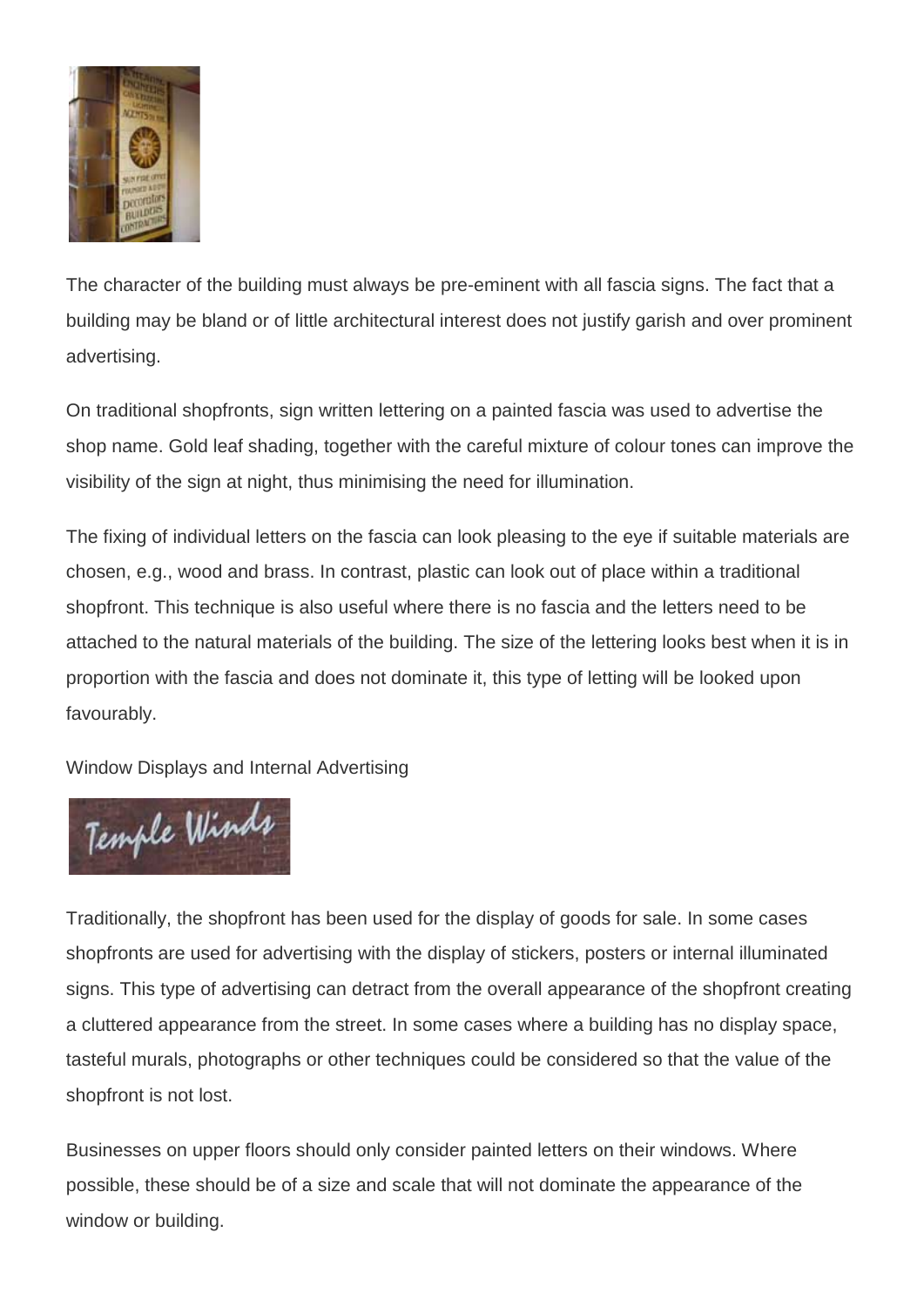# Hanging and Projecting Signs



In appropriate locations, for example narrow streets, hanging signs can provide an element of individual detail to enrich the street. Hanging signs are ideally made from timber and suspended from a wrought iron bracket. A proliferation of hanging signs should be avoided, especially in conservation areas. Projecting signs rigidly fixed from the side are often made of translucent plastic and internally illuminated. These are usually inappropriate for traditional streets and therefore they will be resisted on listed buildings and in conservation areas. Where these signs are acceptable, internal illumination will be discouraged except where the premises are late opening.

### Illuminated signs



Within Conservation Areas and Listed Buildings the internal illumination of signs, that are particularly incongruous to the street scene, will be discouraged. Where a business is open regularly in the evening, some illumination of fascia, by halo lighting may be used. Attracting passers-by and improving security should be done by internally lighting the window rather than the fascia. Careful internal lighting will enhance or highlight the detail and intricacy of window displays and interiors.

## **8. Social Design Aspects**

### Access for disabled people

The Disability Discrimination Act (DDA), passed in 1995, requires that people are not treated less favourable because if their disability and that reasonable steps are taken to ensure this.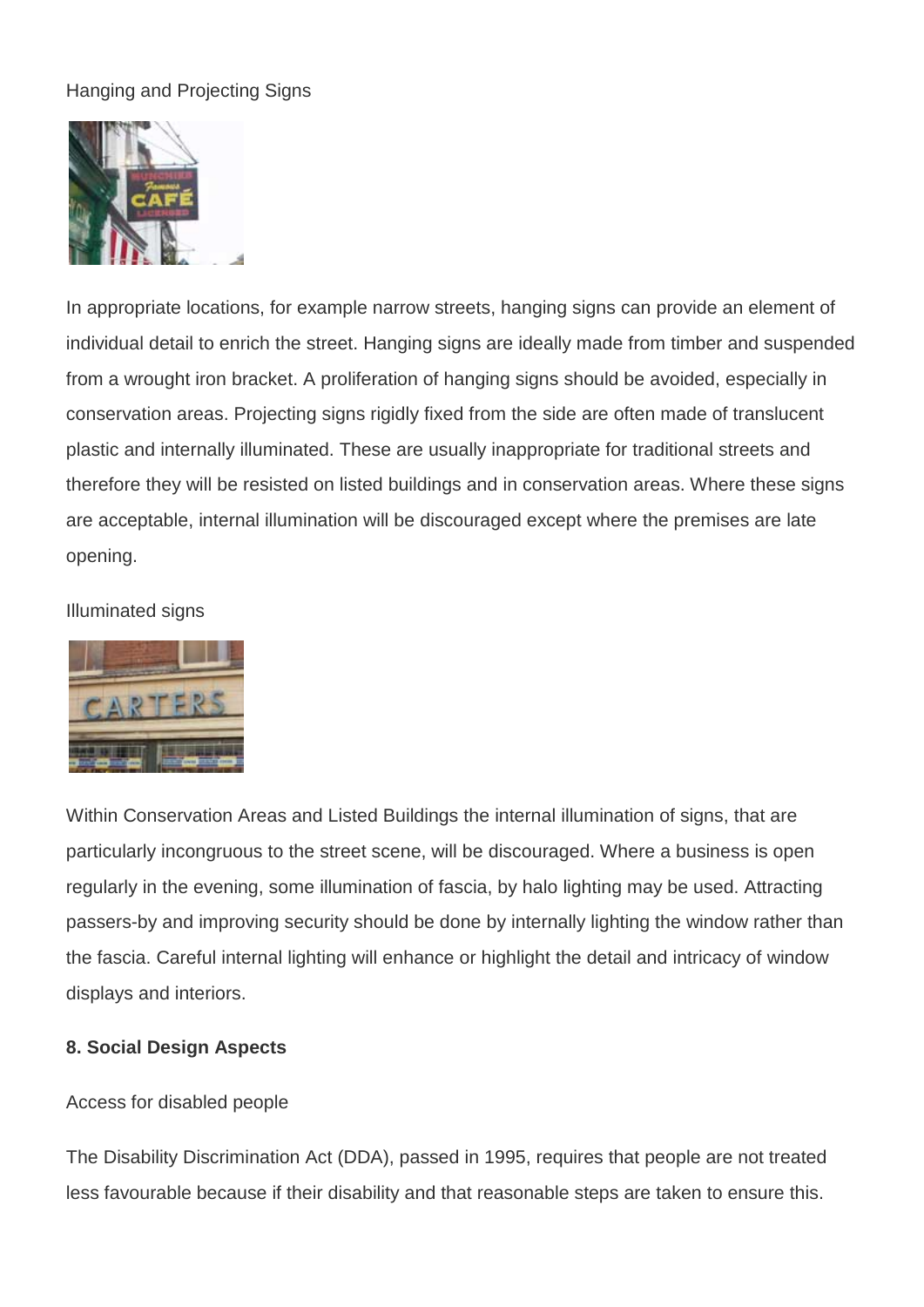Legal rights and obligations of this Act will become law in 2004. This means that shops will be required to provide an appropriate means of access for disabled people.

As a general principle, steps should be avoided and doors should be capable of being opened by people in wheelchairs. Handrails are helpful where changes in level occur whilst frameless glass doors should be avoided as they can prove dangerous to the partially sighted. On listed buildings especially, the needs of the disabled should be taken into account as far as possible, commensurate with the need to preserve the character of the building.

For any further information about disabled access please ask to speak to a Building Control Officer at East Devon District Council.

## **9. Shopfront Security**



Security shutters can be very damaging to the appearance of a shopfront unless they are designed sympathetically.

The use of external burglar alarms boxes will normally be discouraged but where they are considered essential they should be fitted within the fascia depth; occasionally they may be better just above the cornice. External alarm boxes will not normally be permitted on listed buildings.

### **10. Conclusions**

The positive planning and architectural advice contained as part of this guide is intended to help enhance the built environment throughout Exmouth Town Centre. The best designs will develop as a result of; an assessment on site, which identifies what currently exists and what would be suitable to the building and streetscape. Applied sensitively to the location this approach should produce designs of lasting quality that will bring credit to both the town and its retailers.

## **11. East Devon District Council Local Plan Policy**

### **Policy D7 Shop fronts**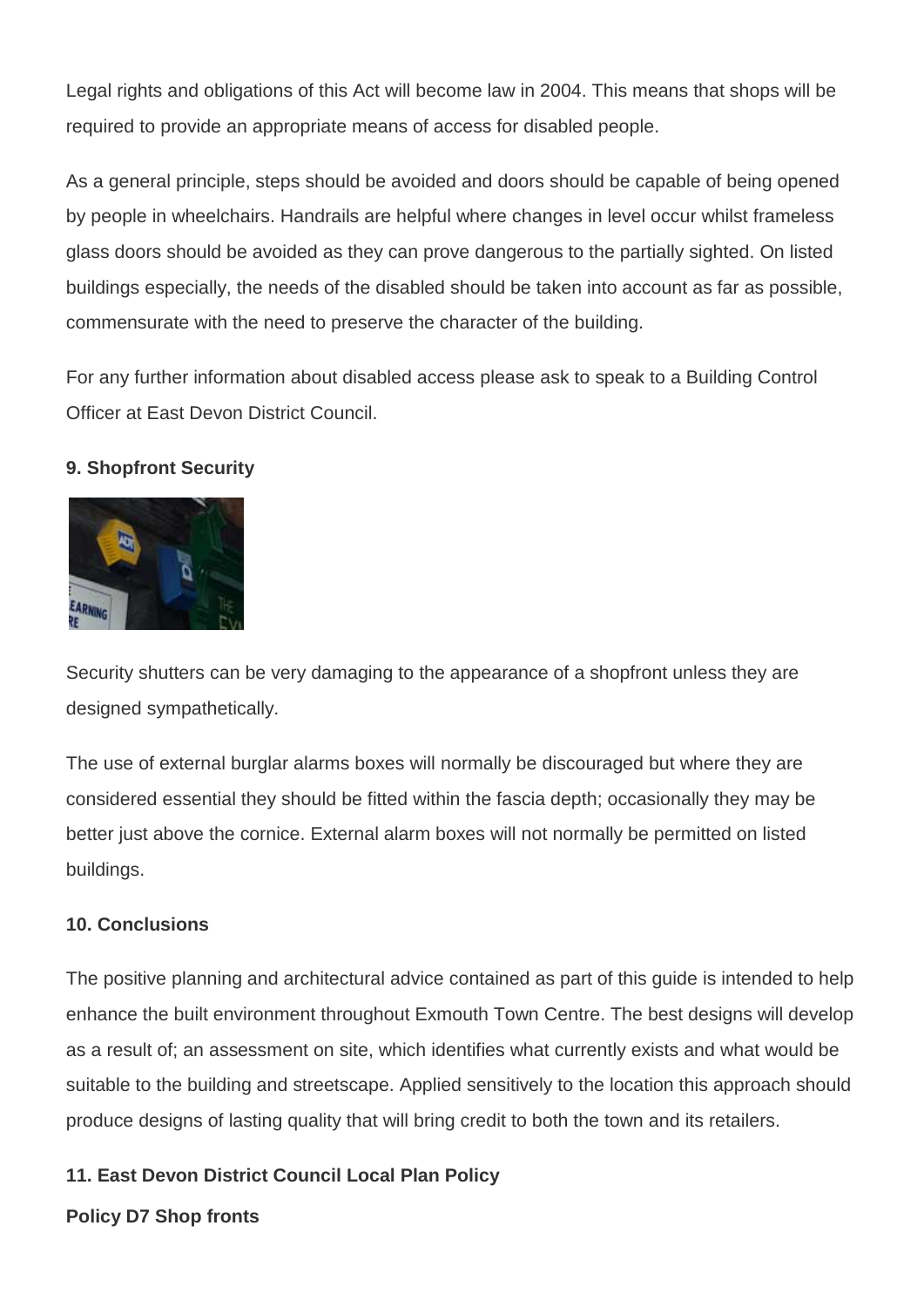The Council will consider proposals for changes to shop fronts or for new shop fronts in accordance with the following criteria:

- 1. Traditional style shop fronts, which have remained unaltered and are worthy of conservation should be retained.
- 2. Where traditional features such as stall risers, columns, pilasters or cornices exist these should be retained and further alteration should seek to upgrade the shop front in a manner sympathetic to any of the existing traditional features.
- 3. All parts of a new shop front and fascia should be kept to below the first storey level.
- 4. Shop fronts including signs and fascias should be designed to complement the character and individuality of the building in which they are set. Signs should advertise only the name and the nature of the business and avoid advertising a range of branded products.
- 5. Materials used should be sensitive to the character and appearance of the building and surrounding properties. In Conservation Areas only materials which are in keeping with the character or appearance of the area will be permitted.
- 6. Large expanses of undivided glass will not be permitted where they are alien to the character of the building in which they are set.
- 7. Where two or more adjoining buildings form part of the same premises they should be treated as individual shop fronts linked by a theme e.g. lettering and colour of paintwork.

Where stall risers make a significant contribution to the character of an area or individual buildings new shop fronts should provide stall risers in order to maintain such character.

### **12. Statutory Approvals & Consents**

### Planning Permission

New shopfronts, or alterations to existing ones, and changes in the external appearance of a building require planning permission.

Listed Building Consent

Listed Building Consent is required for alteration (however minor) which affect the character of a listed building.

### Building Regulation Approval

Building Regulation Approval is required where a new shop front, or changes to a shop front, involve a material alteration.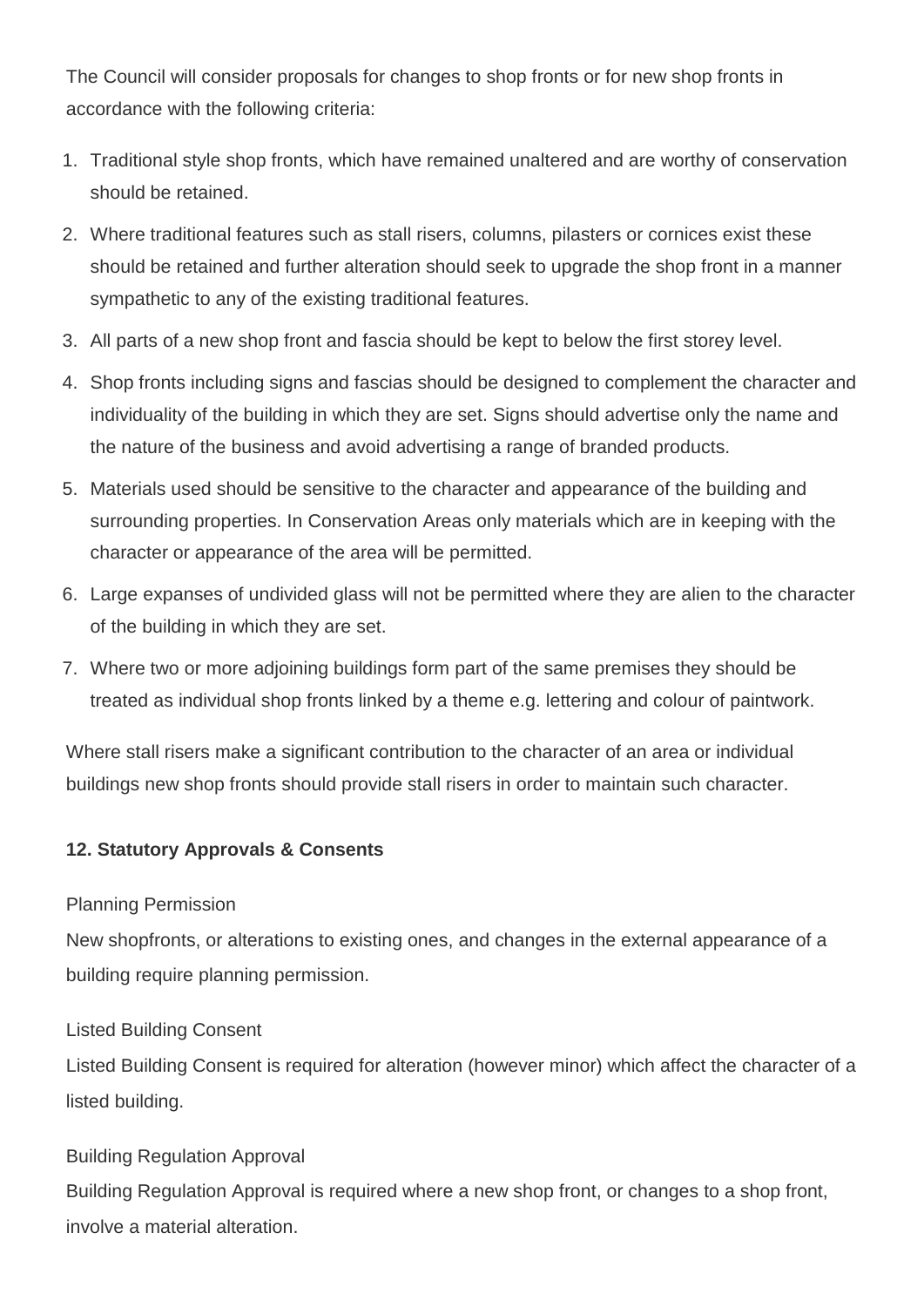### Advertisement Consent

Certain types of non-illuminated and illuminated advertisements are regarded as having deemed consent depending on the type of premises and subject to restrictions of size, position and height above ground level. These may be displayed without reference to the Local Planning. Information on the classes of deemed consent can be obtained from the District Council Environment Directorate.

## Food Hygiene Regulations

Where proposals affect any food premises, applicants my wish to consult with Local Environment Health Officer in the District Council Communities Directorate who will advise on the appropriate food hygiene regulations.

### Offices and Shops Act

Standards are laid down under this Act for natural lighting and ventilation. The Local Environmental Heath Officer in the District Council Communities Directorate will advise on these requirements.

### **13. Glossary**

### Column:

An upright shaft, generally rectangular or round in plan and usually slightly tapering.

### Console:

Form of bracket, of uniform width on the front, the sides carved in the form of an upright S with the lower curve smaller than the upper.

### Corbelling:

Projecting blocks, usually of stone, supporting a beam or other horizontal member.

### Cornice:

A projecting ornamental moulding along the top of building, wall, etc. finishing or crowning it,

## Fanlight:

Originally, a window above a shopfront door which resembles an open fan design: now any window in that position irrespective of shape or pattern.